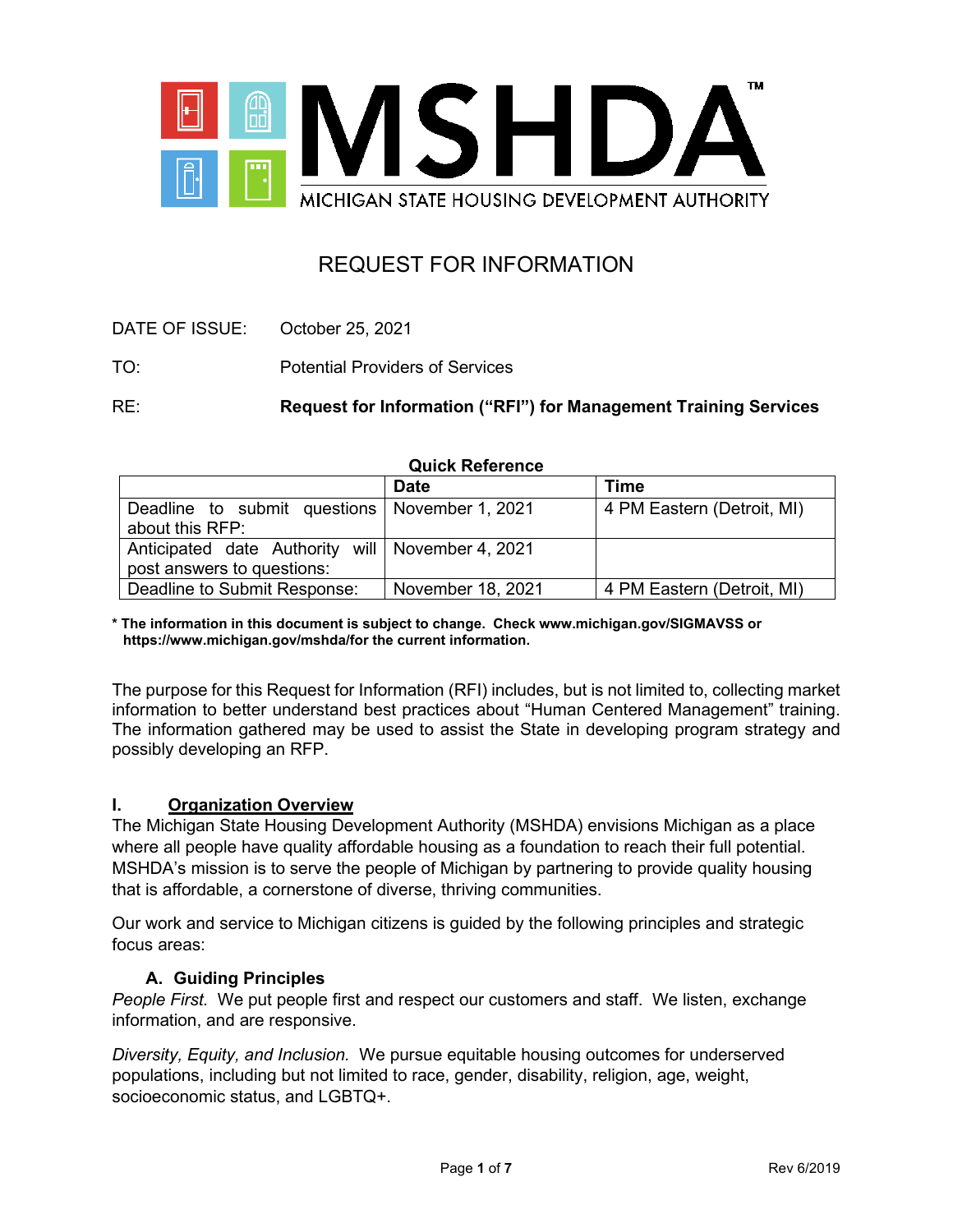*Decision Making.* We use reliable data to make evidence-based and fiscally sound decisions to support our mission. We pursue continuous improvement and manage our time, talent, and financial resources effectively and efficiently.

*Partner Collaboration.* We engage our partners to promote innovative, sustainable housing solutions.

# **B. Strategic Focus Areas**

- Build equitable pathways to housing programs and services
- Support access to homeownership opportunities
- Rehabilitate Michigan's aging housing stock
- Invest in Michigan communities based on need
- Collaborate to address housing needs in Michigan
- Provide innovative rental housing solutions
- Reduce homelessness

## **II. Background**

Feedback from annual State of Michigan employee engagement surveys identified various training needs among MSHDA staff and revealed staff's desire for leadership development and other related training. Further discussion and research among staff specifically identified *Human Centered Management* (HCM) as a core training that addresses a range of concerns expressed in the surveys.

MSHDA's Training Review Committee was tasked with identifying Human Centered Management training resources and to deliver this training to staff. To facilitate the achievement of this goal, the committee defined Human Centered Management as *an organizational practice and mode of operation that identifies the employee as a company's most valuable asset. It encourages employees to do their best work by synchronizing company and personal success. Simply put, human centered management is about mutual respect and how we interact with each other to achieve our goals.*

In response to staff feedback and aligning with our People-First value, MSHDA seeks to provide Human Centered Management training designed to build a skill set among staff to increase compassion, competency, consistency, and integrity.

## **III. Scope of Work**

MSHDA is seeking proposals from qualified training providers who have the capacity to develop and deliver customized training designed to develop and enhance Human Centered Management skills and knowledge among its staff.

The training should be geared toward all MSHDA staff, supervisory and non-supervisory, to enhance their abilities and understanding of Human Centered Management. The goal is to transfer skills that will enable the learner to improve communication, positively influence MSHDA's culture, and build on and participate in impactful teams. The training should inspire and facilitate learning and promote continuous learning.

The prospective vendor will develop training based on direction from the Training Review Committee. The training must include the below specified elements and meet participant learning objectives.

# **A. Participant Learning Objectives**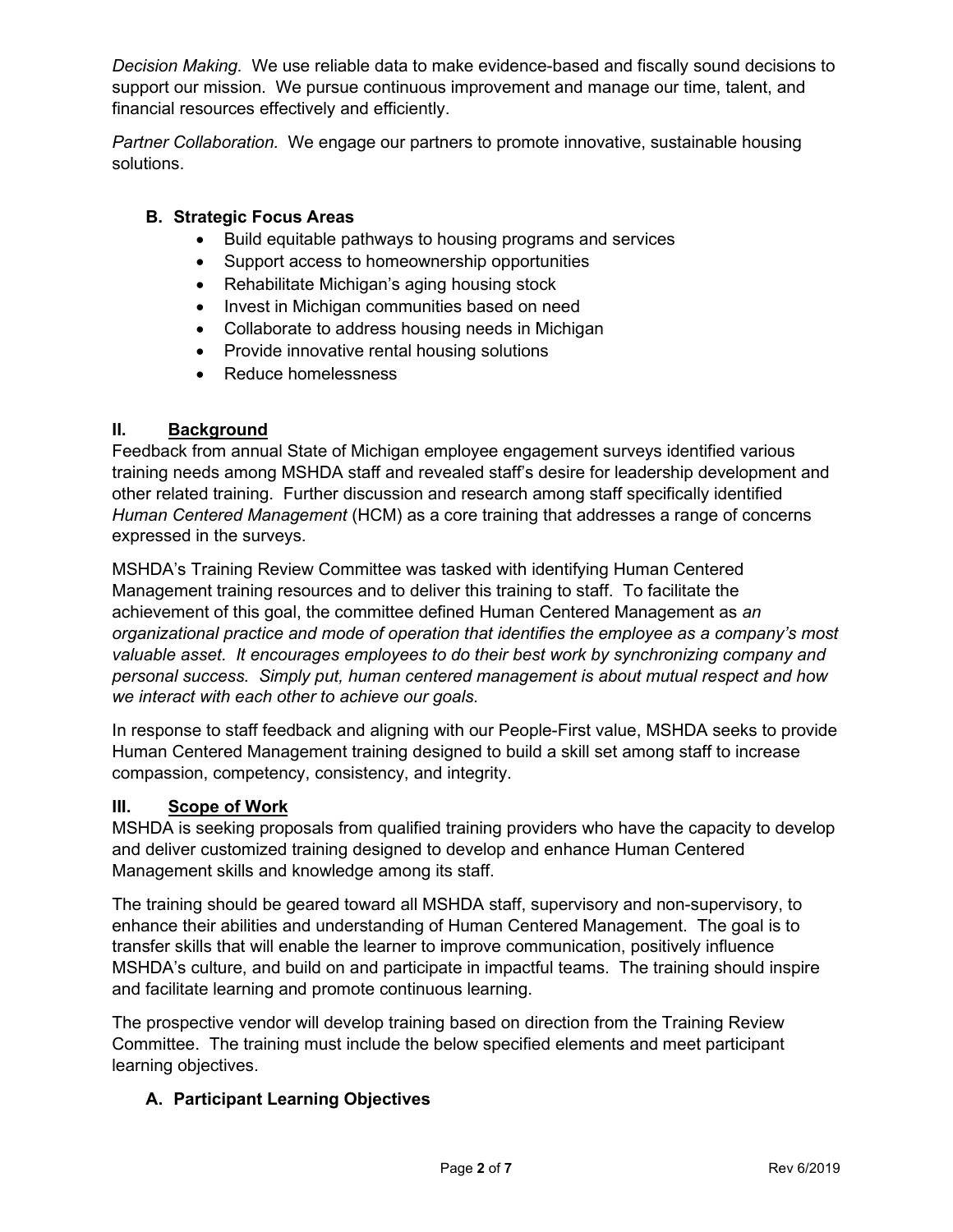- Apply core concepts critical for advancing organizational and personal growth
- Develop strategies that build and support a healthy and productive work environment and culture
- Increased ability to apply/implement skills in communication, listening, conflict resolution, etc.

# **B. Training Elements and Deliverables**

The vendor will develop training and materials specifically for MSHDA and as such, the Authority will own the training. It will be presented live for MSHDA staff but also made available for those that miss the training.

The training will include, minimally, an introductory session that sets the tone and delivers HCM content that lays the groundwork for subsequent sessions.

#### 1. Introductory Session

The introductory session will deliver content that addresses the following:

- What is Human Centered Management?
- Why is it important?
- What is the impact of HCM on employees, organizations, and the workplace?
- Connects human centered management to MSHDA's mission and values.
- How to apply HCM principles in our jobs and the workplace to influence the culture?

#### 2. Subsequent Sessions

- a) Subsequent sessions will focus individually on the tenets of HCM and deliver materials and content that address the following.
- b) *Compassion.* What is it? (Empathy.) Why is it important? How can you develop, increase it? What does compassion look like at work?
- c) *Integrity.* What is it? (Honesty, truth, trust.) Why is it important? How can you develop, increase it? What does integrity look like at work?
- d) *Consistency.* What is it? (Being steady, reliable. Aligning behavior and decisions with mission.) Why is it important? How can you develop, increase it? What does consistency look like at work?
- e) *Competency.* What is it? (Ability, Skill, Capacity to grow. Being a lifelong learner. Applying guiding principles to everyday life.) Why is it important? How do you develop, increase? What does competency look like at work?
- f) *Communication*. This session combines all four principles of HCM and describes their role in the art of communication. It focuses on how participants can communicate with compassion, integrity, consistency, and competency. It discusses various types of communication, listening, conflict resolution skills, and provides hands-on guidance for supervisory and non-supervisory staff to develop and increase their communication skills.
- Hands on quidance for managers and their direct reports as they discuss expectations and evaluations. One session will involve managers and their direct reports discussing their annual evaluation.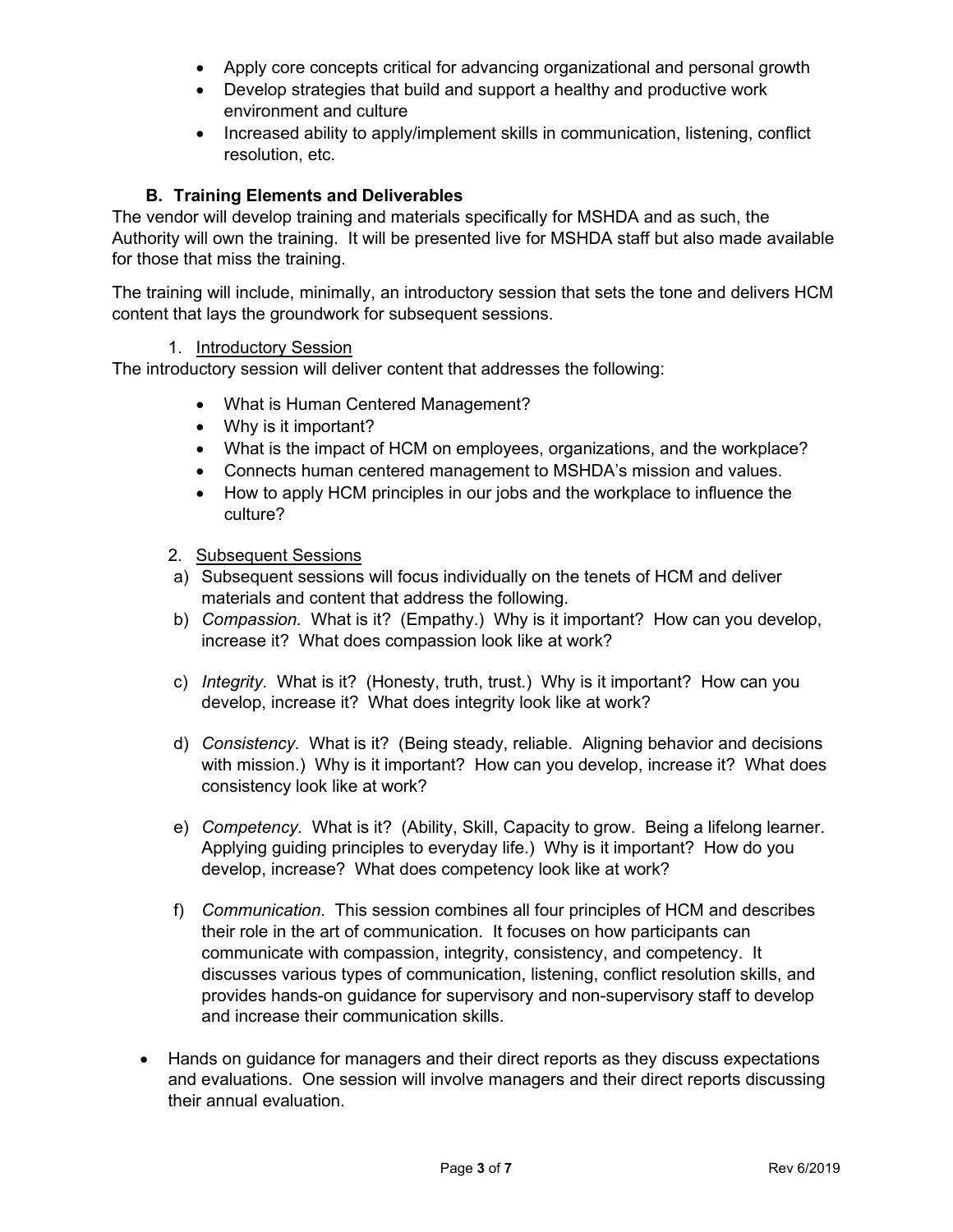- Managers and their direct reports will operate as a cohort throughout the training schedule.
- At the conclusion of the training participants will receive a certificate of completion.
- Once the initial training is completed, refresher courses will be required annually.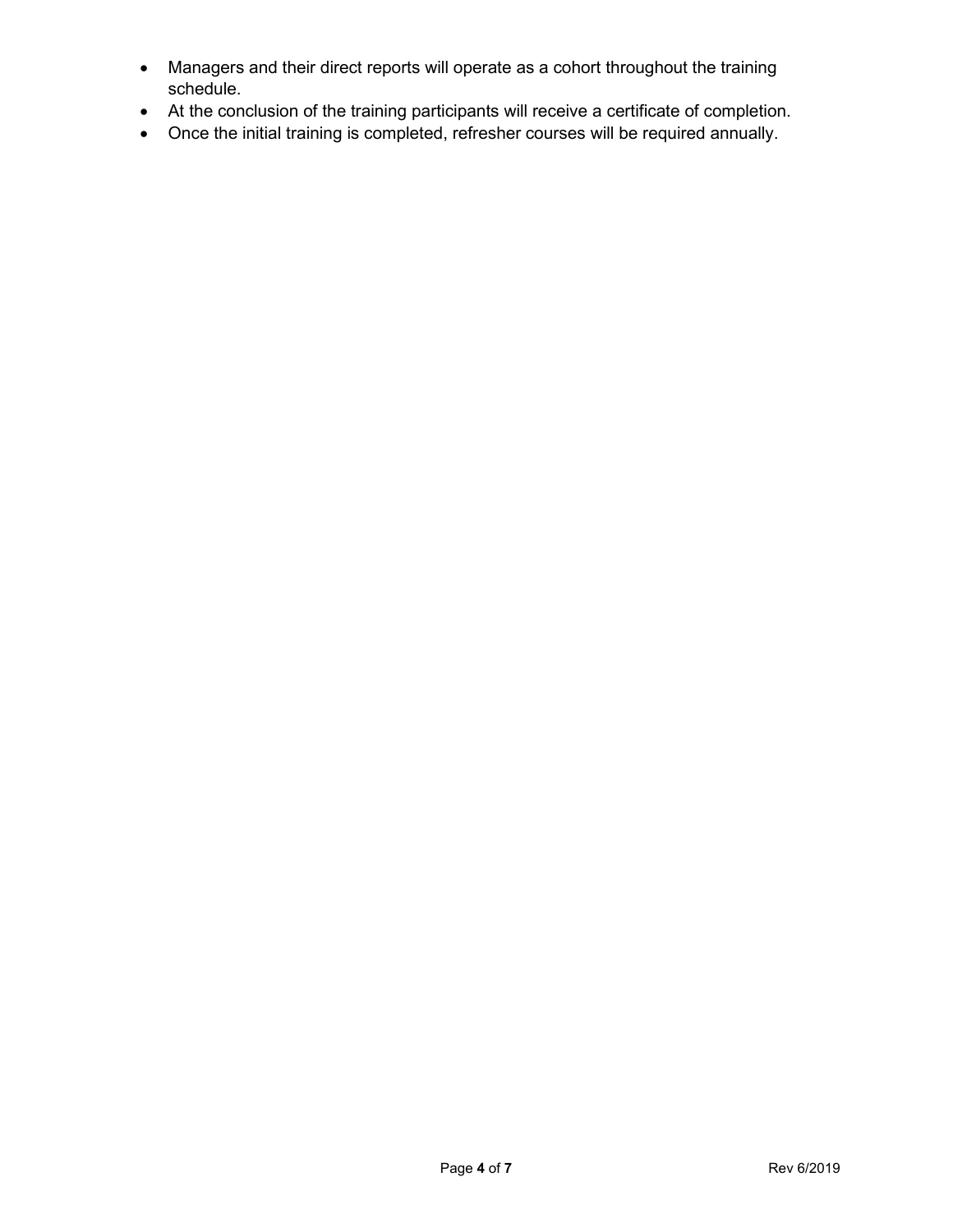#### **MICHIGAN STATE HOUSING DEVELOPMENT AUTHORITY REQUEST FOR INFORMATION**

## **EXHIBIT A**

#### **REQUEST FOR INFORMATION INSTRUCTIONS**

**1. CONTACT INFORMATION FOR THE STATE.** The sole point of contact concerning this Request for Information (RFI) is:

**Joe Kelly, CPPB Buyer Kellyj11@michigan.gov**

2. **QUESTIONS.** Questions concerning the RFI must be emailed to [kellyj11@michigan.gov](mailto:kellyj11@michigan.gov) no later than the time and date specified on the cover page of this document. Answers to questionswill be posted on www.michigan.gov/SIGMAVSS and https://www.michigan.gov/mshda/.

#### **Questions should be submitted using the following format:**

| Q# | <b>Document</b> | Page#/<br>and Section   Requirement# | Question |
|----|-----------------|--------------------------------------|----------|
|    |                 |                                      |          |

**3. DELIVERY OF RESPONSE.** Please provide an informational response to

 $k$ ellyj11@michigan.gov no later than the date and time located on the cover page of this document. All documents should be created using tools that are compatible with the Microsoft Office standard desktop tools, without need for conversion.

- **4. ORAL PRESENTATION.** The State reserves the right to invite some vendors for oral presentations.
- **5. GENERAL RESPONSE CONDITIONS.** The State will not be liable for any costs incurred in preparation of vendor's response, delivery of the response, and any follow-up discussions with the State. This RFI is not an offer to enter into a contract.
- **6. FREEDOM OF INFORMATION ACT.** All portions of a response are subject to disclosure as required under the Michigan's Freedom of Information Act, 1976 Public Act 422.
- **7. RIGHTS TO INFORMATION CONTAINED IN RESPONSES.** All informational responses will be considered the property of the State.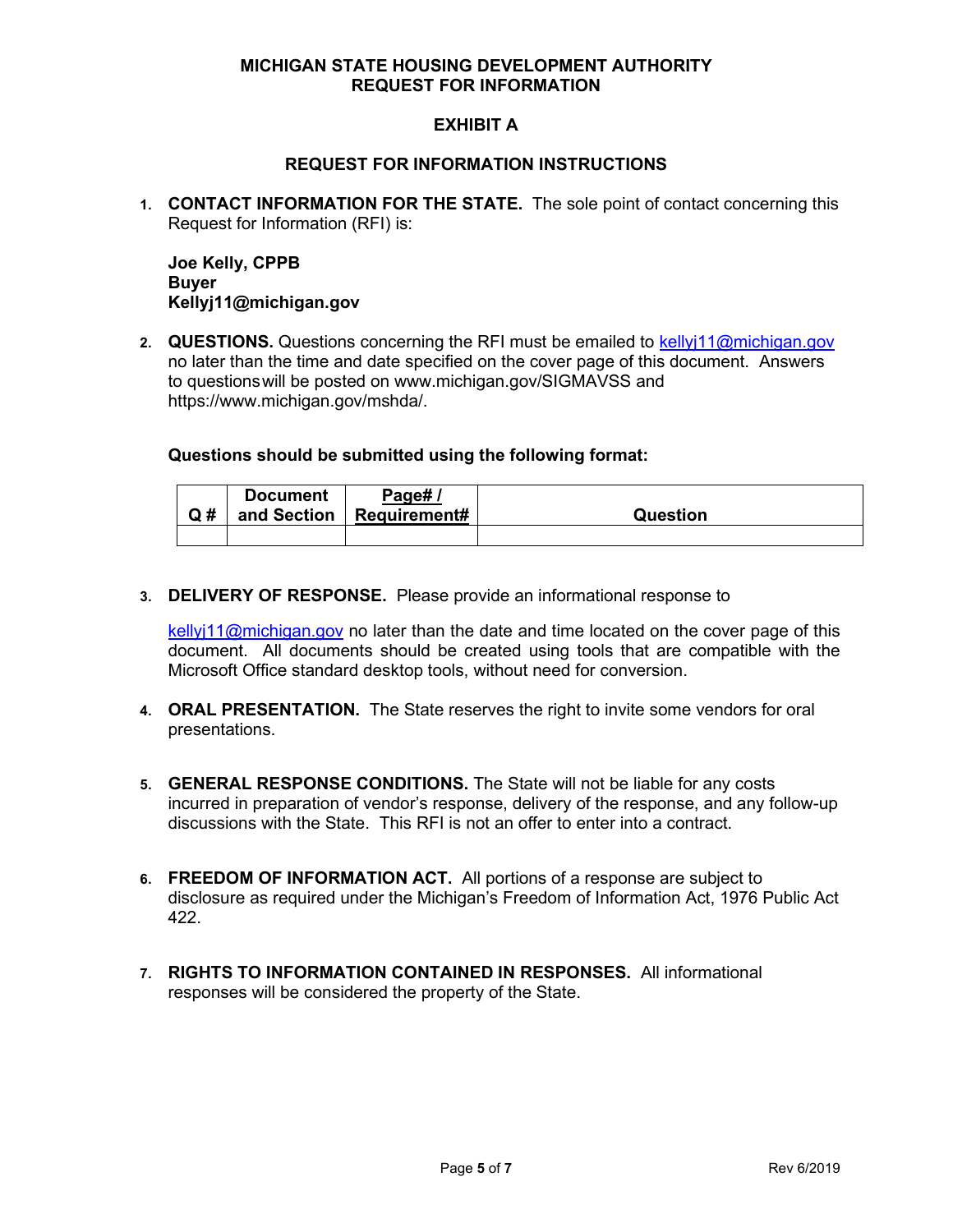#### **MICHIGAN STATE HOUSING DEVELOPMENT AUTHORITY REQUEST FOR INFORMATION**

# **EXHIBIT B**

#### **RESPONSE PREPARATION**

- 1. Company full name and address.
- 2. Name, telephone number, and email address of the individual(s) who will serve as your company's authorized contact.
- 3. Please identify who was involved in developing the response to this RFI?
- 4. Please include, as an attachment, the following:
	- Mission Statement
	- Organizational Chard
	- Accreditation or other relevant credential
	- [add more if appropriate]
- 5. Please provide a comprehensive overview of your prior experience providing, operating, programming and managing this type of project.
- 6. Provide contact information including names, telephone numbers and email addresses for your customer(s) for the work mentioned in #5 above.
- 7. Provide your organizational structure.
- 8. Describe 'best practice' models your company currently uses and how such models are implemented at the facilities where they are used.
- 9. What would be your preferred compensation structure?
- 10. Provide examples of other common pricing models, with an explanation of why they are not preferred.
- 11. Please explain your approach to training.
- 12. What additional assets, tools, or expertise would your organization request from the State?